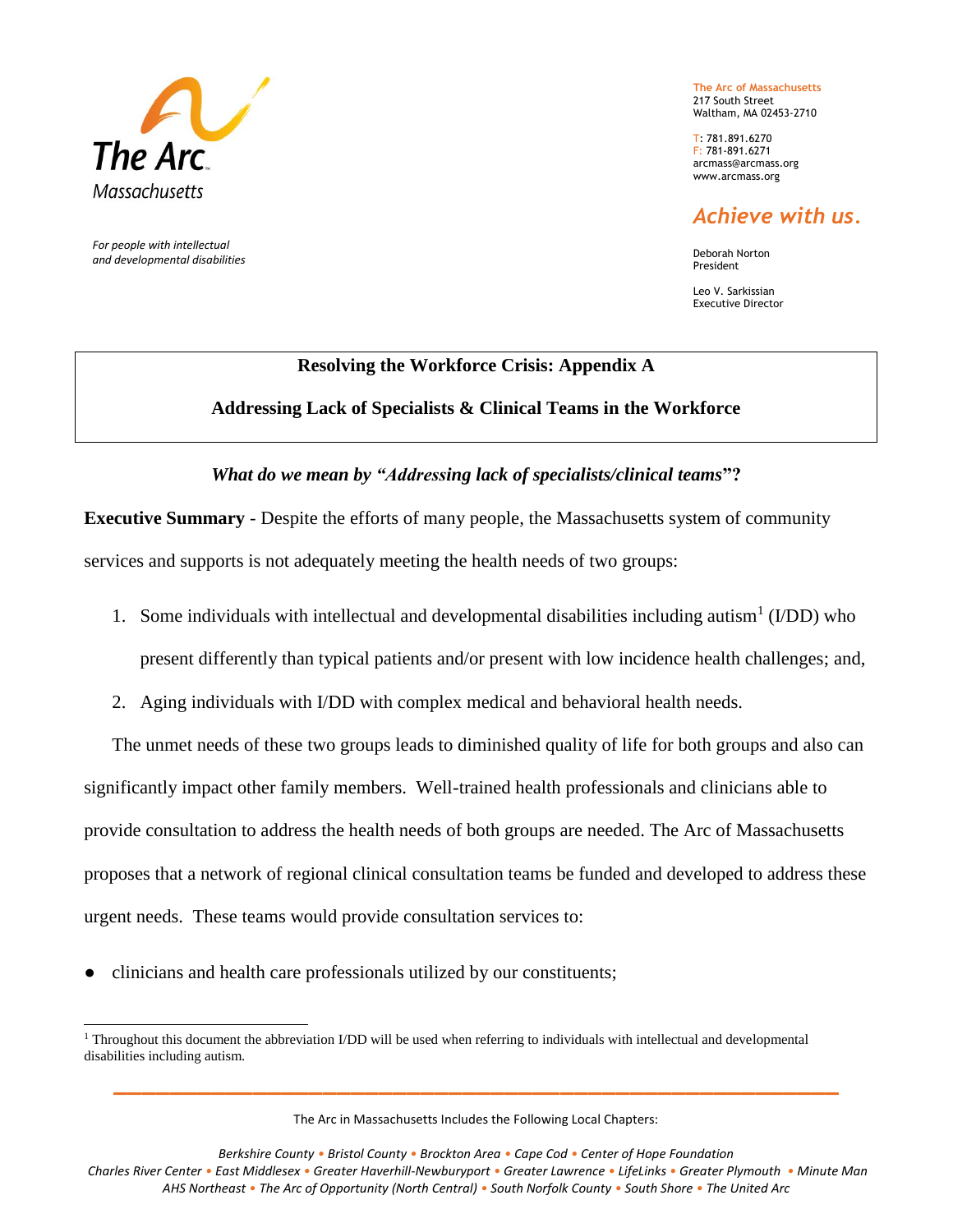- community day and residential providers supporting these individuals; and,
- caregiving families.

Below, we offer brief examples of the challenges and, in the second section, recommend a general strategy for addressing them.

#### **The Challenges**

#### **For Individuals with I/DD**

When individuals with I/DD have unmet or inadequately addressed health needs, including mental and behavioral health needs, adverse personal outcomes can result for the individual such as diminished quality of life, limited community involvement, and in some cases, reduction in life expectancy. Caregiving family members can suffer similar outcomes.

Following is a sampling of frequent issues:

- a) Physical health challenges Some individuals with I/DD present with significant physical health challenges, which can vary widely. Examples include: difficult to diagnose GI conditions, a seizure disorder that does not respond to available medication treatment, conditions that result in the individual having diminished sensation or ability to move (which can lead to risk for skin breakdown), poor dental health, morbid obesity, diabetes, and medical and clinical issues related to aging and the possibility of early dementia or Alzheimer's disease. Additionally, a small percentage of individuals with I/DD are born with very low incidence genetic conditions, e.g., Rett Syndrome, or metabolic issues such as Factor VII Disorder (a blood clotting disorder) that may require on-going access to medical care.
- b) Mental/behavioral health challenges Individuals with I/DD may also present with mental or behavioral health challenges, some of which are untreated or undertreated. The nature of these challenges can vary widely, from easily recognized cases of bipolar disorder or psychosis, to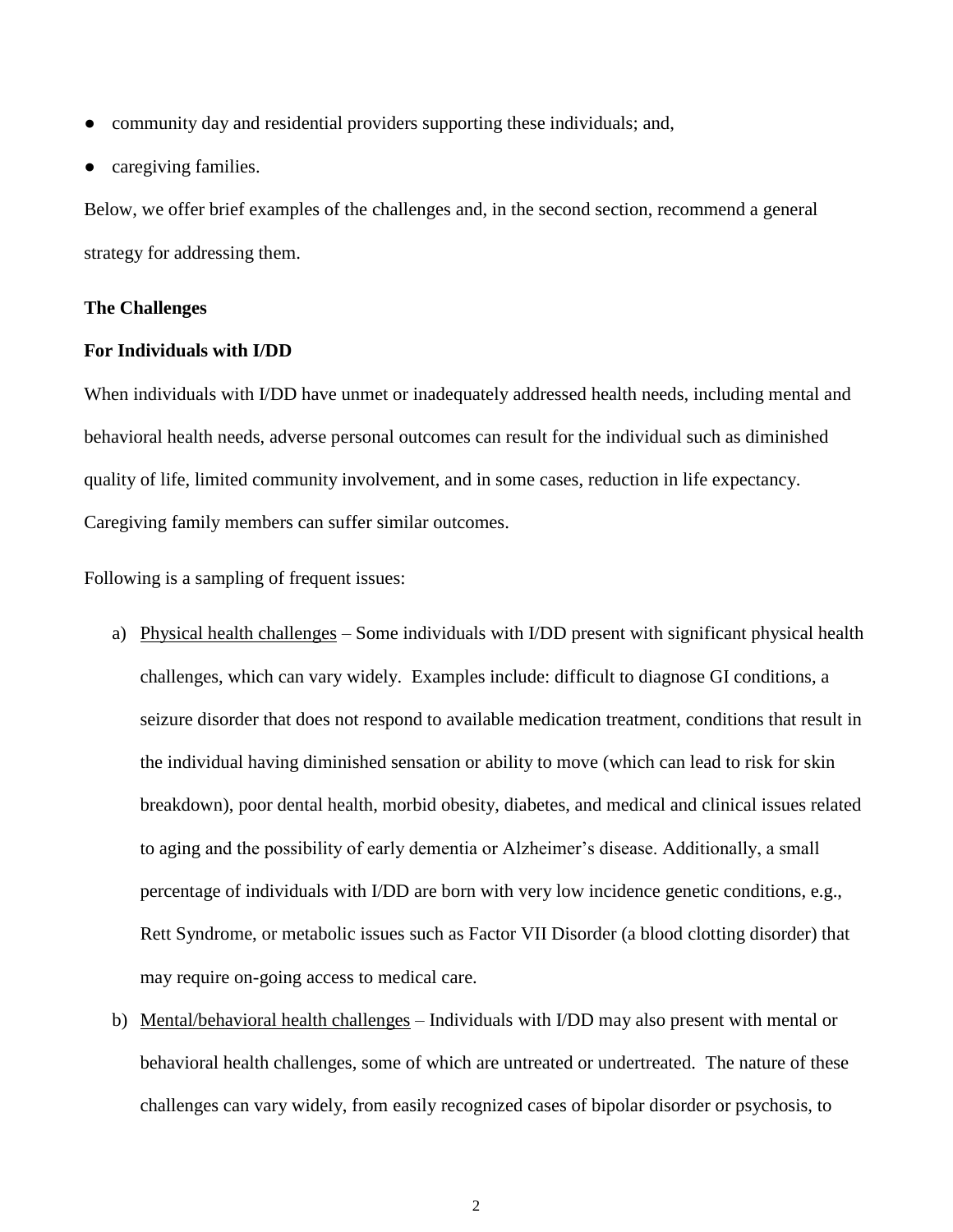cases that are very difficult to recognize because the interaction of the mental health disorder and the person's I/DD presents a symptom array that can frequently confuse both those reporting the issues and the attending professional responsible for diagnosis and treatment.

Detection can also be difficult since some individuals with I/DD may have had some challenging life experiences, so reports of symptoms such as avoidance of others, overeating, or verbal or physical aggression associated with chronic irritability may be dismissed as "par for the course." In other cases, the individual's behavioral health challenges may be tolerable, and it may be decided that treatment should not be pursued. Other times, the mental or behavioral health challenges are such that they severely limit the person's community involvement and thus, may result in diminished health and/or danger to the individual or others.

Some mental/behavioral health challenges can also be difficult to assess due to an interplay of factors. For example, an individual who is not able to communicate very well can present with "*moaning, yelling and increased refusal of food*" as the primary concerns. It may be clear there is a behavioral health challenge, but it may be unclear if the symptoms are related to unmet or under addressed physical health needs. For example, the underlying issues may include:

- unrecognized dental or gastrointestinal issues resulting in pain;
- irritability as part of unrecognized depression resulting in social withdrawal and some instances of verbal and even physical aggression.
- a history of trauma that is unknown, or underappreciated, and a resulting trauma connected response (withdrawal, fearfulness) that has been triggered by an event unwitnessed by the family or staff presenting the individual to the health care professional.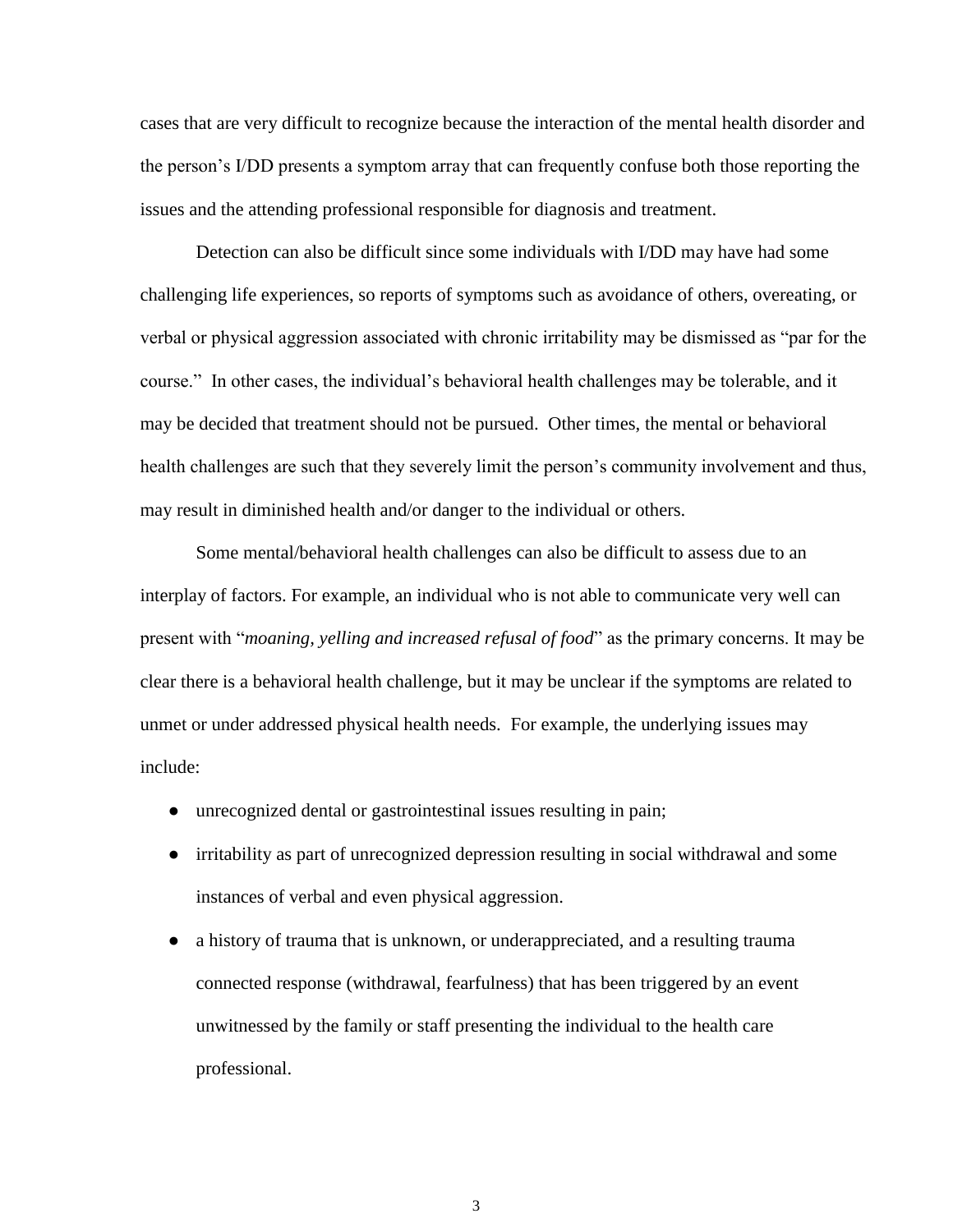Other mental/behavioral health challenges may be related to non-health factors, such as limitations in the support options available. Consider an individual presenting with disruptive behavior or one who reliably does not 'follow the rules' in a home or day program setting. The underlying issues may be related to:

- A poor match between the individual's support needs and the environment in which the person receives services. For example, when a person uses sign language, but the staff supporting him have limited ability in that domain, or when a woman needs assistive technology support to communicate basic wishes, but that service is not available to her.
- Cases in which the individual's behavioral health challenge is related to a need for skills, as when an individual lacks a foundational skill such as being able to wait, or seek assistance, or safely engage in independent leisure activities; and,
- Cases in which the individual needs compensatory supports as when an individual with pica needs environments in which he lives and engages in day activities to be free of small items that he might ingest.

#### **For Family Members and Others Providing In-Home Support**

 $\overline{a}$ 

Family members supporting individuals living at home are the largest group of service providers for individuals with I/DD and eligible for support from the Massachusetts  $DDS<sup>2</sup>$  Family members often provide individuals with critical in-home supports; while this certainly helps to conserve valuable resources that otherwise might need to be purchased by the state, it also presents a significant array of challenges.

<sup>2</sup> More than half (53%) of people with IDD receiving a Medicaid-funded service live with their family (Larson, et al, 2018).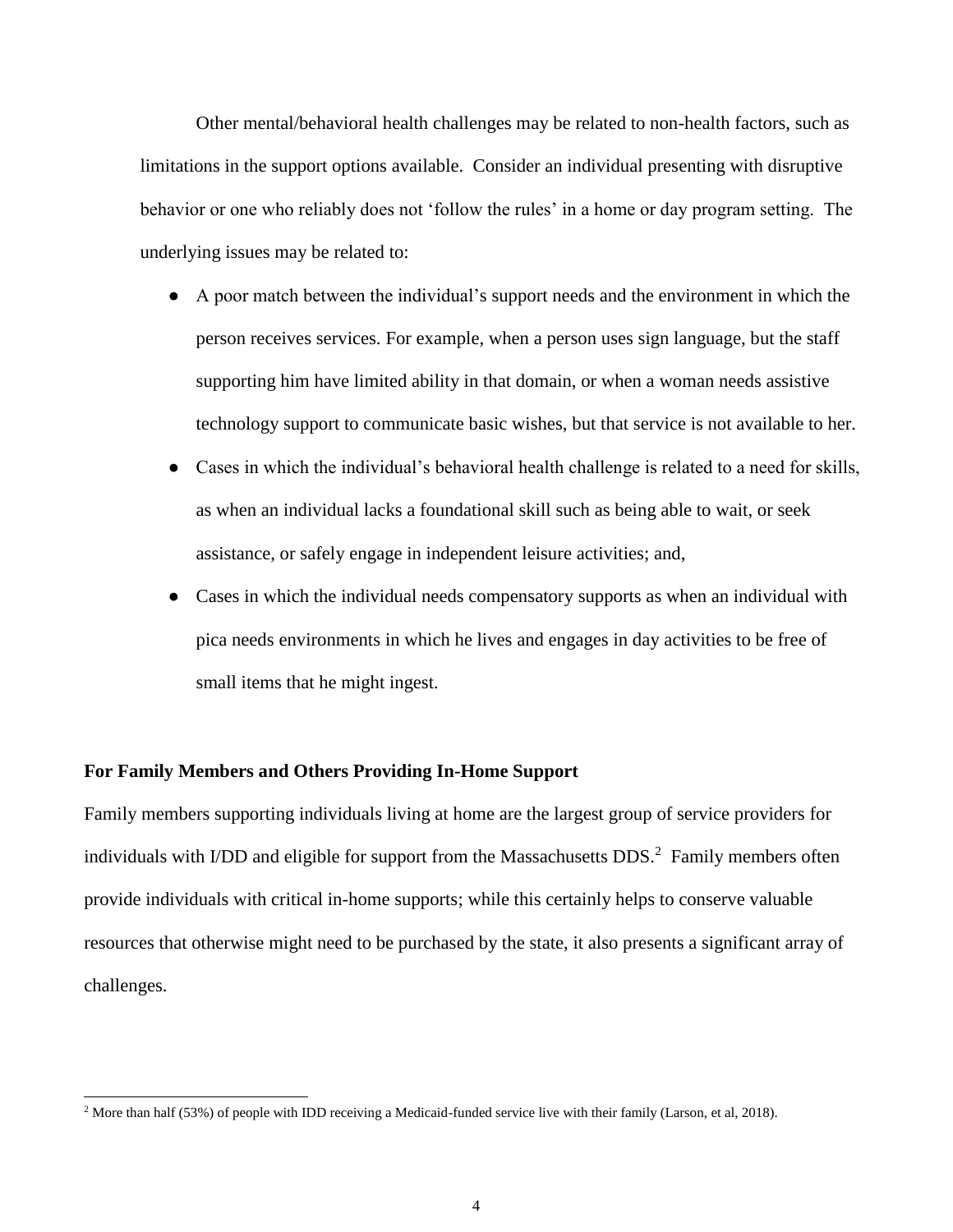As noted above, there are several unmet or under-addressed health needs, including mental and behavioral health needs. According to the FINDS Report, more than half of all *FINDS* Caregivers reported dealing with dangerous or difficult behaviors of the person they support  $(64\%)$ .<sup>3</sup> Based on reports, this can cause increased stress for family members and others providing support and, in some cases, the stress will be enough to negatively affect the health of the family members and other support providers.

Even when the needs of the individual getting in-home support are fully met and the individual is by all accounts thriving, family members and others providing support may need additional help to pursue available resources or to understand how to maximize available supports for the benefit of the individual, especially if they don't have enough information or are fatigued or discouraged. Nine in ten *FINDS* Caregivers reported that they were stressed. Nearly half reported being very or extremely stressed. The number of caregivers reporting that they were very or extremely stressed has increased since the *FINDS* 2010 survey. Caregivers also report difficulties addressing their own health issues (somewhat of a problem  $44\%$ ; major problem  $21\%$ ) and finding time to meet their personal needs.<sup>4</sup> In some instances, support groups and/or therapy is available to family members. However, in consideration of the level and frequency of stress that is reported, additional or new types of supports would be a good investment.

In addition, in some cases, family members and others providing supports, sometimes find it difficult to secure professional supports for the individual being supported and this may result in needs not being addressed or overuse of emergency medical supports. Despite good faith efforts by all involved, emergency medical supports are frequently a poor match for the issues being presented by the

l

<sup>&</sup>lt;sup>3</sup> A. E. Hewitt et al., Minnesota: Research and Training Center on Community Living, Institute on Community Integration, University of Minnesota, FINDS Community Report 2017, Minnesota: Research and Training Center on Community Living, Institute on Community Integration, University of Minnesota. https://www.thearc.org/FINDS.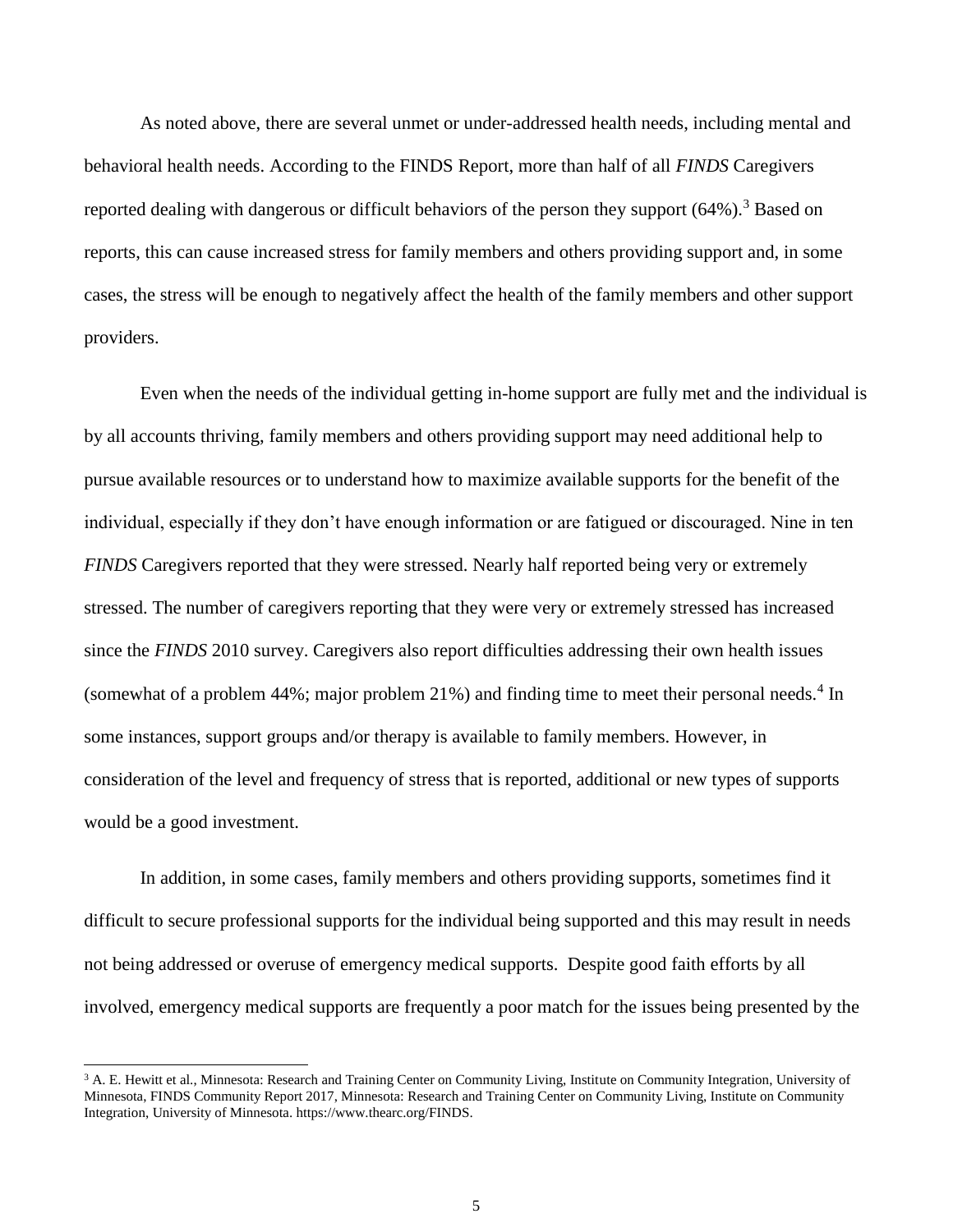individual with I/DD, nor do they provide continuity of service or long-term solutions. The utilization of emergency care also increases the costs of care.

#### **Strategies to Improve Lives and Address the Challenges Identified Above**

The purpose of specialists/clinical teams is to offer consultative support to families, provider agency staff or clinicians (state or private), as well as generic health care professional supporting individuals and families. These experienced clinical practitioners who are knowledgeable about I/DD assist families or individuals to obtain competent care through assisting ongoing health care practitioners and provider agency staff with especially challenging cases; and be utilized, short-term by providers in urgent situations to address a condition or prevent unnecessary emergency room visits or hospitalizations.

Clinical teams will solve three critical issues in the system of services:

*(1) Address complex medical or behavioral situations or those facing access barriers;* 

*(2) Appropriate consultation to families to reduce caregiver fatigue and provide improved access to care; and* 

*(3) Address the training of staff at every level to assist individuals with I/DD and their families.* 

In general, specialists/clinical teams who consult with and offer support to the individuals, their families and support teams, are not readily available. It is imperative to increase the community system's capacity to develop, manage, fund, and otherwise support a network of consulting specialists and clinical teams. These specialists/clinical team services would complement those available and would fill gaps that currently exist.

 $\overline{a}$ 

<sup>4</sup> *Id.* A.E. Hewitt et. al. FINDS Community Report 2017 at p. 9.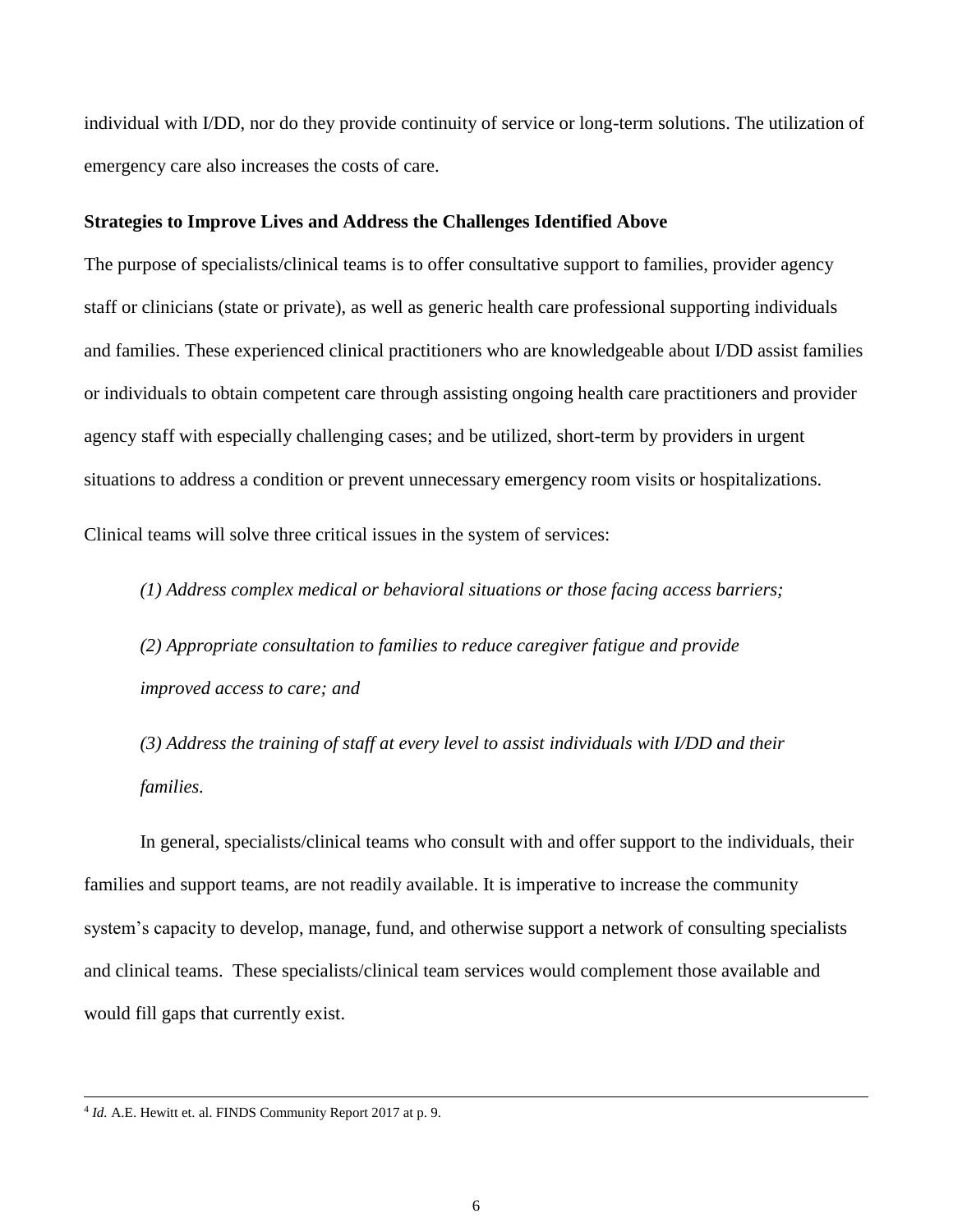Why are Expertise and Systems Needed? - The specific supports needed to help improve the quality of life of any individual will vary. It is critical that all professionals working with individuals with I/DD be knowledgeable about their conditions or be open to acquiring the necessary information and be amenable to collegial input. It is recommended that increased Specialist / Clinical Team consultative supports be developed to address the identified problem(s) and educational needs of community providers over time, it is likely that more of these supports could even be offered via a Telehealth format as a way of increasing efficiency.

These teams should have available:

- a. Medical Doctors<sup>5</sup>, Physician's Assistants, and Nurse Practitioners including general practitioners and those with, for example, expertise in psychiatry, neurology, and endocrinology;
- b. Registered Nurses and Licensed Practical Nurses working under a RN's supervision;
- c. Licensed Independent Clinical Social Workers (LICSW) and Social Workers with lesser licenses working under the supervision of a LICSW;
- d. Board Certified Behavior Analysts (i.e., "BCBAs") and/or those with the Massachusetts License in Applied Behavior Analysis (LABA);
- e. Allied Health Professionals, specifically
	- i. Communication Specialists<sup>6</sup>,
	- ii. Occupational Therapists,
	- iii. Physical Therapists,
	- iv. Dental Hygienists, and
	- v. Dieticians;

l

<sup>5</sup> To include MD, DO.

<sup>&</sup>lt;sup>6</sup> That is, a properly licensed Speech Therapists expert in working with individuals needing alternative communication systems (vs. more traditional 'speech therapy').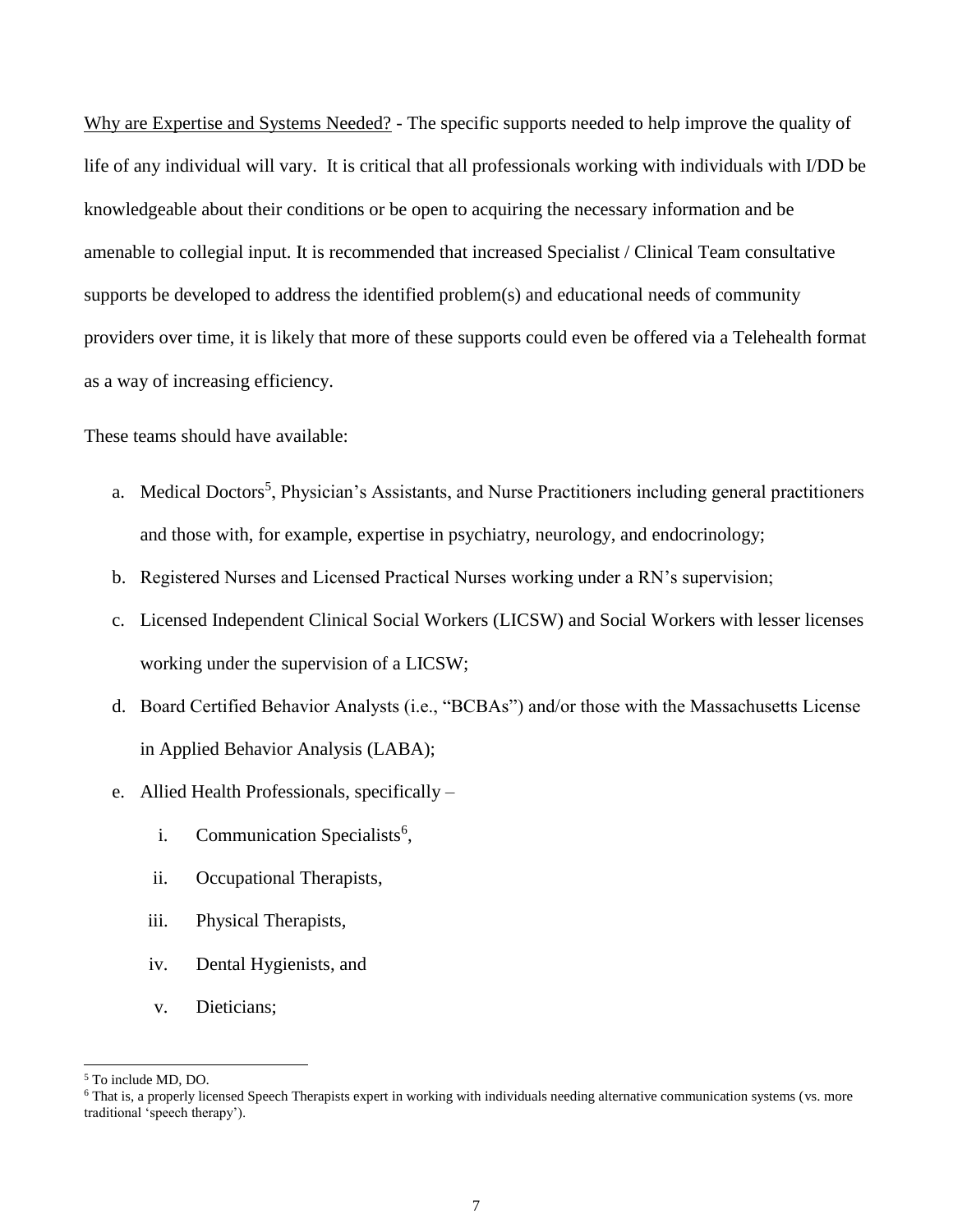- f. Assistive Technology professionals, i.e. a professional with recognized expertise in identifying and adapting technology for people with I/DD; and,
- g. Psychologists, Licensed Mental Health Clinicians and other licensed clinicians as needed.

Additionally more collaborative work has to be done with institutions of higher education to establish and maintain curricula related to the needs of the full range of individuals with I/DD; in addition, institutions should explore offering an increased number of internships or other experiential opportunities like Physician's House Call and Operation House Call that would give professionals the opportunity to "sample" working with those individuals with I/DD, their families and staff.

Included below are three specialists/clinical teams services that may be worthwhile to study or replicate:

1. Early Intervention (EI) services. EI is available to the young (birth to age 3). The EI teams provide valuable guidance and support.

DDS's Northeast Region has two services that are relevant to some of the needs identified above. Here is a brief description of each of those two DDS services:

2. The REACH Clinic.<sup>7</sup> Operated through DDS, REACH provides a variety of relevant services to eligible adults and children living in DDS's Northeast Region. REACH is accessed via DDS through the Area Offices and referrals typically go through the Area Office nurse or Clinical Director (i.e., it is a closed referral system).

Professional disciplines represented on the REACH Clinic Team:

- a. Occupational Therapy (including Sensory and Home Safety)
- b. Physical Therapy (can also assist with equipment)
- c. Recreation

 $\overline{a}$ 

d. Assistive Tech

<sup>7</sup> The REACH Clinic provides evaluations (and advice) but does not provide direct service.